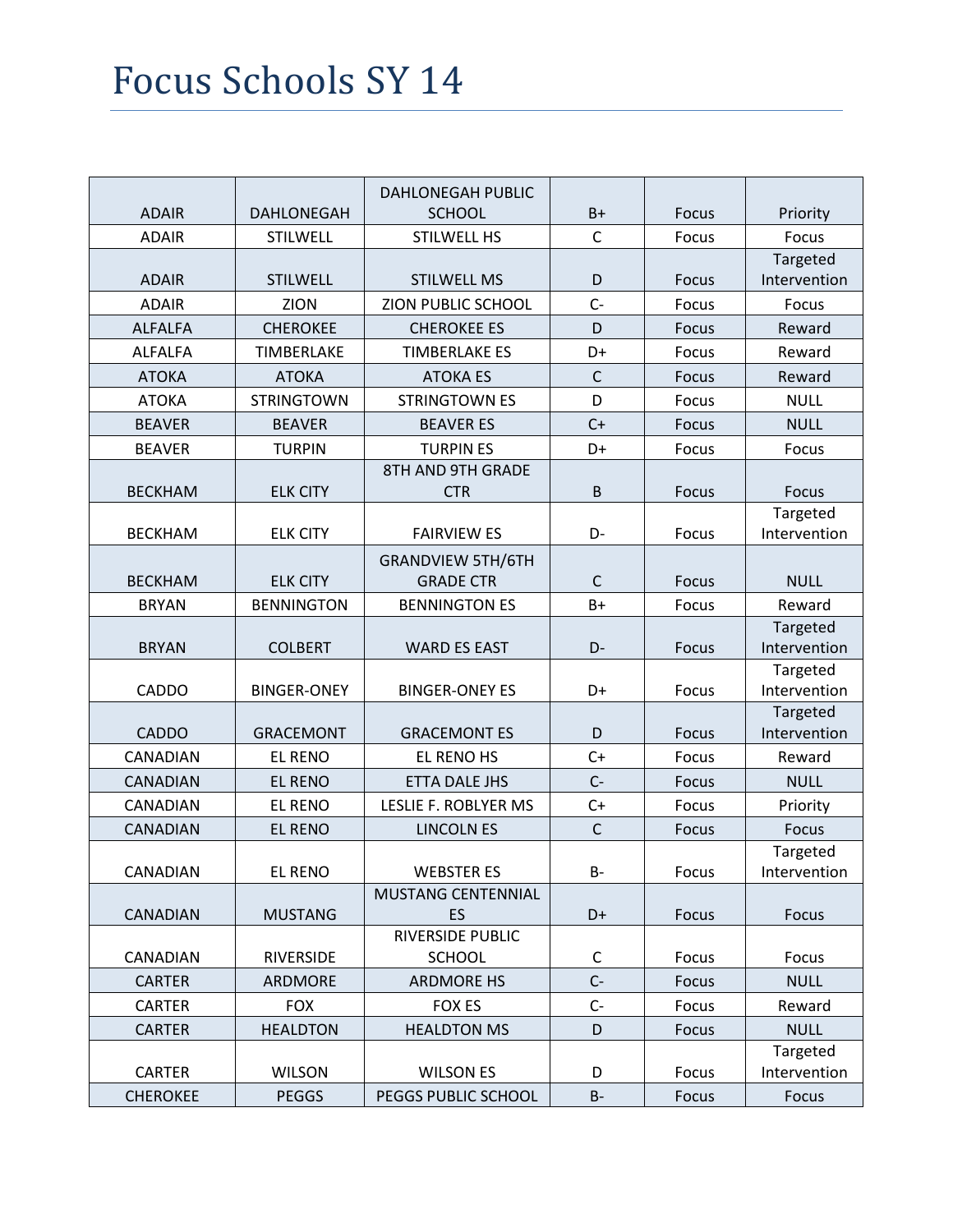| <b>CHOCTAW</b>   | <b>FORT TOWSON</b> | <b>FORT TOWSON HS</b>      | D            | Focus        | <b>NULL</b>  |
|------------------|--------------------|----------------------------|--------------|--------------|--------------|
| <b>CHOCTAW</b>   | <b>HUGO</b>        | <b>HUGO HS</b>             | D            | Focus        | <b>Focus</b> |
| <b>CHOCTAW</b>   | <b>HUGO</b>        | <b>HUGO INTERMEDIATE</b>   | $C -$        | Focus        | <b>NULL</b>  |
|                  |                    |                            |              |              | Targeted     |
| <b>CHOCTAW</b>   | <b>SOPER</b>       | <b>SOPERES</b>             | $C -$        | Focus        | Intervention |
|                  |                    |                            |              |              | Targeted     |
| <b>CIMARRON</b>  | <b>BOISE CITY</b>  | <b>BOISE CITY ES</b>       | C            | Focus        | Intervention |
| <b>CLEVELAND</b> | <b>LEXINGTON</b>   | <b>LEXINGTON ES</b>        | D+           | Focus        | Reward       |
|                  |                    | <b>LEXINGTON</b>           |              |              |              |
| <b>CLEVELAND</b> | <b>LEXINGTON</b>   | <b>INTERMEDIATE SCHOOL</b> | $\mathsf C$  | Focus        | Focus        |
| <b>CLEVELAND</b> | <b>MOORE</b>       | <b>APPLE CREEK ES</b>      | $B -$        | <b>Focus</b> | Focus        |
|                  |                    |                            |              |              | Targeted     |
| <b>CLEVELAND</b> | <b>NORMAN</b>      | <b>ADAMSES</b>             | $C-$         | Focus        | Intervention |
| <b>CLEVELAND</b> | <b>NORMAN</b>      | <b>JACKSON ES</b>          | D+           | <b>Focus</b> | <b>NULL</b>  |
| <b>COAL</b>      | <b>COALGATE</b>    | <b>EMERSON ES</b>          | D            | Focus        | Focus        |
| <b>COMANCHE</b>  | <b>CACHE</b>       | <b>CACHE HS</b>            | A-           | Focus        | <b>Focus</b> |
| <b>COMANCHE</b>  | <b>LAWTON</b>      | <b>ALMOR WEST ES</b>       | $C -$        | Focus        | <b>NULL</b>  |
| <b>COMANCHE</b>  | <b>LAWTON</b>      | <b>CENTRAL MS</b>          | $C+$         | Focus        | Focus        |
| COMANCHE         | <b>LAWTON</b>      | <b>RIDGECREST ES</b>       | $\mathsf C$  | Focus        | Focus        |
| <b>COTTON</b>    | <b>TEMPLE</b>      | <b>TEMPLE ES</b>           | $C -$        | <b>Focus</b> | Reward       |
| <b>CRAIG</b>     | <b>BLUEJACKET</b>  | <b>BLUEJACKET MS</b>       | $C+$         | Focus        | <b>NULL</b>  |
| <b>CRAIG</b>     | <b>KETCHUM</b>     | <b>KETCHUM ES</b>          | $\sf B$      | Focus        | Reward       |
| <b>CRAIG</b>     | <b>KETCHUM</b>     | <b>KETCHUM MS</b>          | $\mathsf{C}$ | Focus        | Focus        |
|                  | ALLEN-             | <b>ALLEN-BOWDEN PUBLIC</b> |              |              | Targeted     |
| <b>CREEK</b>     | <b>BOWDEN</b>      | <b>SCHOOL</b>              | D-           | Focus        | Intervention |
| <b>CREEK</b>     | <b>BRISTOW</b>     | <b>BRISTOW MS</b>          | D+           | Focus        | <b>NULL</b>  |
|                  |                    |                            |              |              | Targeted     |
| <b>CREEK</b>     | KELLYVILLE         | <b>KELLYVILLE MS</b>       | D            | Focus        | Intervention |
| <b>CREEK</b>     | KELLYVILLE         | <b>KELLYVILLE UPPER ES</b> | D+           | Focus        | Focus        |
| <b>CREEK</b>     | <b>KIEFER</b>      | <b>KIEFER HS</b>           | B            | <b>Focus</b> | <b>NULL</b>  |
| <b>CREEK</b>     | <b>MANNFORD</b>    | <b>MANNFORD HS</b>         | A-           | Focus        | Focus        |
|                  |                    |                            |              |              | Targeted     |
| <b>CREEK</b>     | <b>MANNFORD</b>    | <b>MANNFORD UPPER ES</b>   | $C-$         | Focus        | Intervention |
|                  |                    |                            |              |              | Targeted     |
| <b>CREEK</b>     | <b>MOUNDS</b>      | <b>MOUNDS ES</b>           | $C-$         | Focus        | Intervention |
| <b>CREEK</b>     | <b>OLIVE</b>       | <b>OLIVE ES</b>            | $\mathsf{C}$ | Focus        | Focus        |
| <b>CUSTER</b>    | <b>CLINTON</b>     | <b>CLINTON HS</b>          | D+           | Focus        | <b>NULL</b>  |
| DELAWARE         | <b>GROVE</b>       | <b>GROVE HS</b>            | B            | Focus        | Focus        |
|                  |                    |                            |              |              | Targeted     |
| DELAWARE         | JAY                | JAY ES                     | D            | Focus        | Intervention |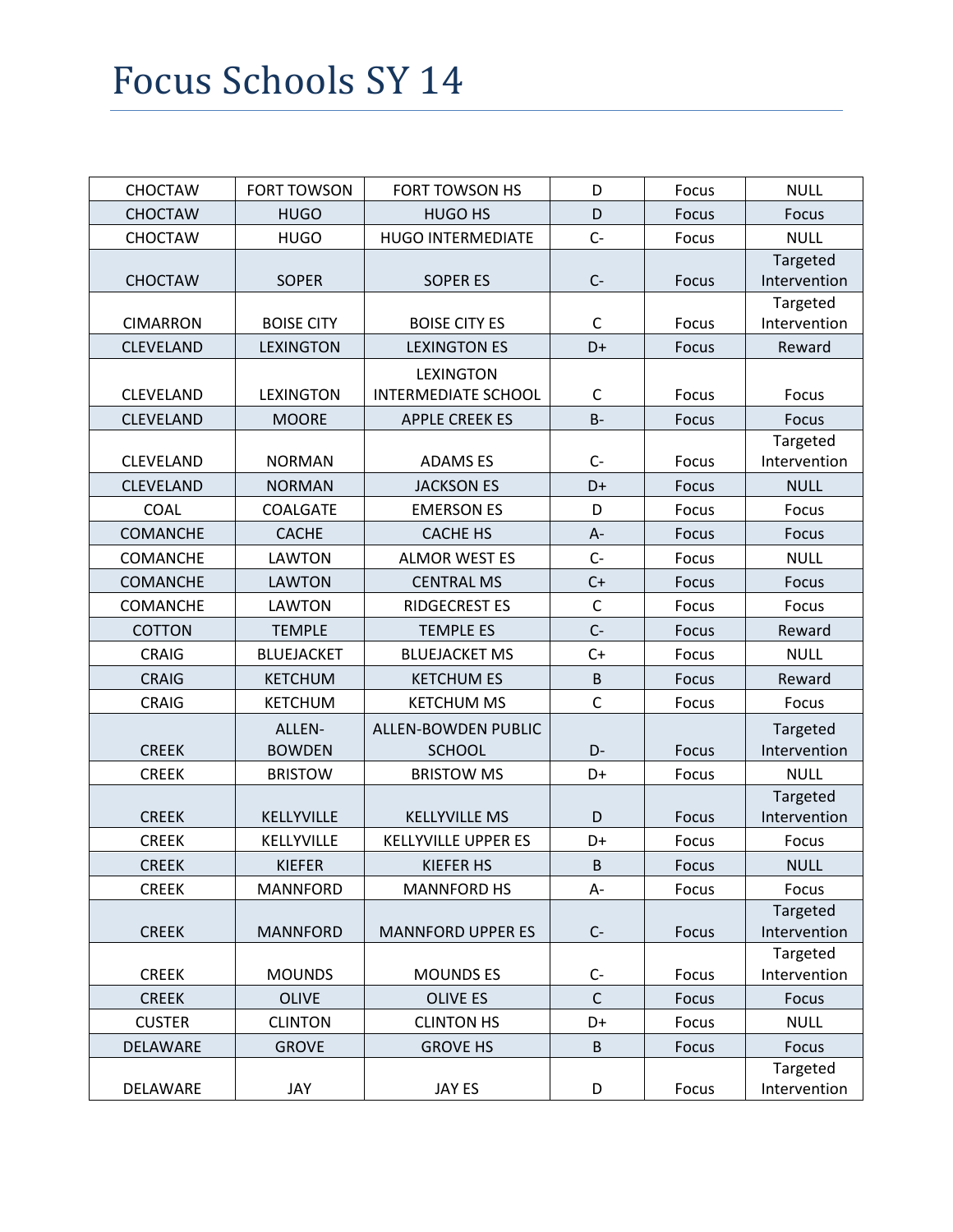| <b>DELAWARE</b>  | <b>JAY</b>          | <b>JAY HS</b>             | $C+$        | Focus        | Reward                   |
|------------------|---------------------|---------------------------|-------------|--------------|--------------------------|
|                  |                     |                           |             |              | Targeted                 |
| DELAWARE         | <b>KANSAS</b>       | <b>KANSAS ES</b>          | $\mathsf C$ | Focus        | Intervention             |
| DELAWARE         | <b>KANSAS</b>       | <b>KANSAS HS</b>          | B           | Focus        | <b>NULL</b>              |
| DELAWARE         | <b>KANSAS</b>       | <b>KANSAS MS</b>          | D+          | <b>Focus</b> | <b>NULL</b>              |
|                  |                     | <b>MOSELEY PUBLIC</b>     |             |              | Targeted                 |
| DELAWARE         | <b>MOSELEY</b>      | <b>SCHOOL</b>             | D-          | Focus        | Intervention             |
| <b>DEWEY</b>     | <b>SEILING</b>      | <b>SEILING ES</b>         | D-          | Focus        | <b>NULL</b>              |
| <b>GARFIELD</b>  | <b>ENID</b>         | <b>ENID HS</b>            | $\mathsf C$ | <b>Focus</b> | <b>Focus</b>             |
| <b>GARFIELD</b>  | <b>GARBER</b>       | <b>GARBER ES</b>          | $C -$       | Focus        | <b>NULL</b>              |
|                  |                     |                           |             |              | Targeted                 |
| <b>GARVIN</b>    | <b>PAULS VALLEY</b> | LEE ES                    | $C+$        | Focus        | Intervention             |
| <b>GARVIN</b>    | <b>STRATFORD</b>    | <b>STRATFORD MS</b>       | $C+$        | Focus        | Focus                    |
|                  |                     | <b>WHITEBEAD PUBLIC</b>   |             |              |                          |
| <b>GARVIN</b>    | <b>WHITEBEAD</b>    | <b>SCHOOL</b>             | $\mathsf C$ | <b>Focus</b> | Focus                    |
| <b>GRADY</b>     | <b>BRIDGE CREEK</b> | <b>BRIDGE CREEK HS</b>    | $C+$        | <b>Focus</b> | <b>NULL</b>              |
| <b>GRADY</b>     | <b>RUSH SPRINGS</b> | <b>RUSH SPRINGS MS</b>    | $\mathsf C$ | Focus        | <b>Focus</b>             |
| <b>HARMON</b>    | <b>HOLLIS</b>       | <b>HOLLIS MS</b>          | D-          | <b>Focus</b> | <b>NULL</b>              |
|                  |                     |                           |             |              | Targeted                 |
| <b>HARPER</b>    | LAVERNE             | <b>LAVERNE ES</b>         | $\mathsf C$ | Focus        | Intervention             |
| <b>HASKELL</b>   | <b>STIGLER</b>      | <b>STIGLER MS</b>         | $C -$       | Focus        | <b>NULL</b>              |
|                  |                     |                           |             |              | Targeted                 |
| <b>HUGHES</b>    | <b>STUART</b>       | <b>STUART ES</b>          | $\mathsf C$ | Focus        | Intervention             |
|                  |                     | <b>ALTUS INTERMEDIATE</b> |             |              |                          |
| <b>JACKSON</b>   | <b>ALTUS</b>        | <b>SCHOOL</b>             | $C+$        | Focus        | Focus                    |
| <b>JACKSON</b>   | <b>DUKE</b>         | <b>DUKE ES</b>            | D-          | Focus        | <b>NULL</b>              |
|                  |                     |                           |             |              | Targeted                 |
| <b>JACKSON</b>   | <b>OLUSTEE</b>      | <b>OLUSTEE ES</b>         | D           | Focus        | Intervention             |
|                  |                     |                           |             |              | Targeted                 |
| <b>JEFFERSON</b> | <b>RINGLING</b>     | <b>RINGLING ES</b>        | D-          | Focus        | Intervention             |
| <b>JOHNSTON</b>  | <b>MILL CREEK</b>   | MILL CREEK ES             | $C-$        | Focus        | Reward                   |
|                  |                     |                           |             |              | Targeted                 |
| <b>JOHNSTON</b>  | <b>TISHOMINGO</b>   | <b>TISHOMINGO ES</b>      | D+          | Focus        | Intervention             |
|                  | <b>TISHOMINGO</b>   |                           |             |              | Targeted                 |
| <b>JOHNSTON</b>  |                     | <b>TISHOMINGO MS</b>      | D+          | Focus        | Intervention             |
| <b>JOHNSTON</b>  | <b>WAPANUCKA</b>    | <b>WAPANUCKA ES</b>       | $C -$       | Focus        | <b>NULL</b>              |
| KAY              | <b>NEWKIRK</b>      | <b>NEWKIRK HS</b>         | $C+$        | Focus        | <b>NULL</b>              |
| KAY              | PONCA CITY          | <b>GARFIELD ES</b>        | D           | Focus        | Targeted<br>Intervention |
|                  |                     |                           |             |              | Targeted                 |
| KAY              | PONCA CITY          | <b>LIBERTY ES</b>         | D-          | Focus        | Intervention             |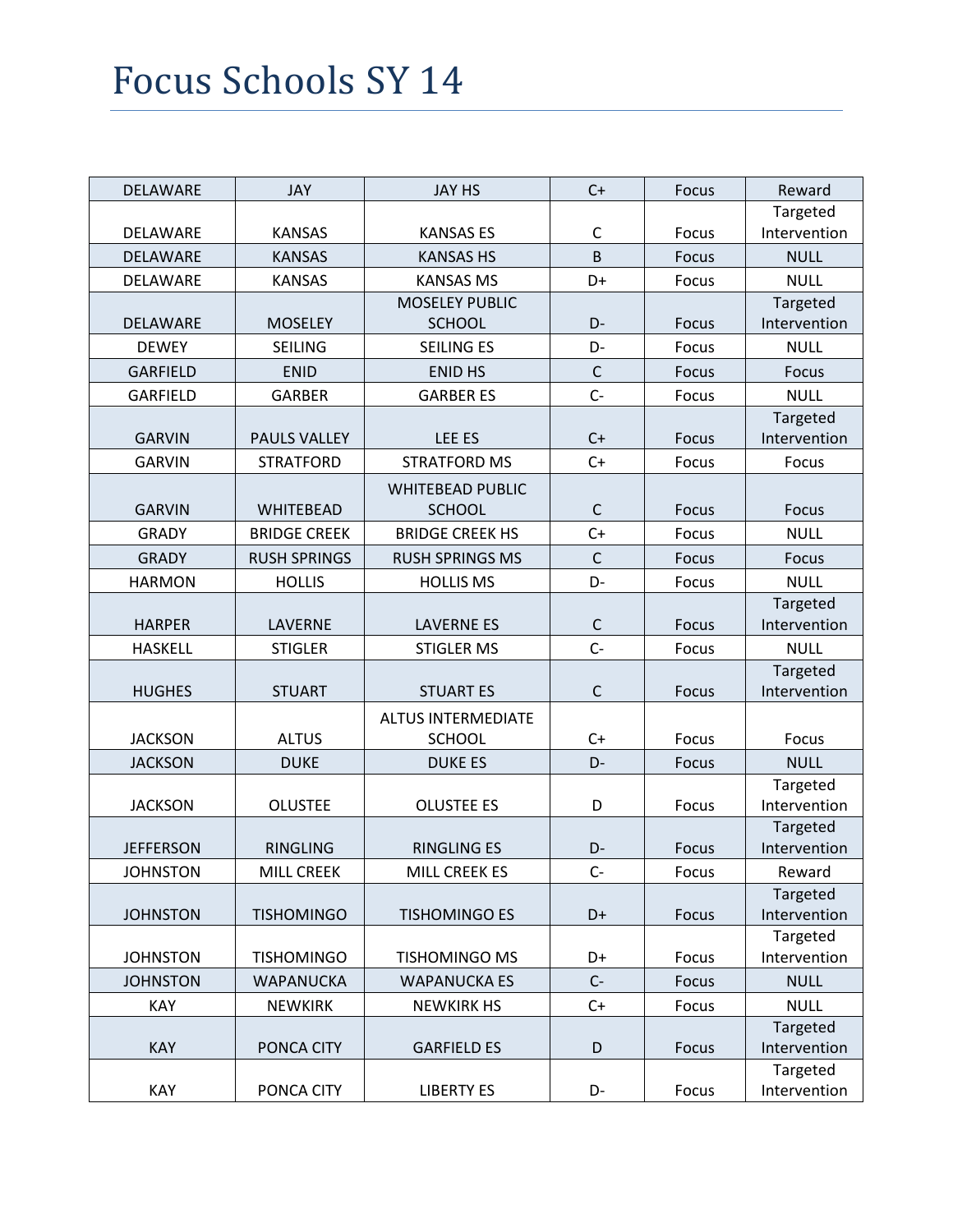|                   |                     |                                              |              |              | Targeted                 |
|-------------------|---------------------|----------------------------------------------|--------------|--------------|--------------------------|
| KAY               | <b>TONKAWA</b>      | <b>TONKAWA MS</b>                            | $\mathsf{C}$ | <b>Focus</b> | Intervention             |
| <b>KINGFISHER</b> | <b>HENNESSEY</b>    | <b>HENNESSEY HS</b>                          | $A -$        | Focus        | Reward                   |
| <b>KINGFISHER</b> | <b>HENNESSEY</b>    | <b>HENNESSEY UPPER ES</b>                    | D+           | Focus        | <b>NULL</b>              |
| <b>KIOWA</b>      | <b>HOBART</b>       | <b>HOBART MS</b>                             | D+           | Focus        | Focus                    |
| <b>KIOWA</b>      | <b>SNYDER</b>       | <b>SNYDER ES</b>                             | $C -$        | Focus        | <b>Focus</b>             |
| LATIMER           | <b>PANOLA</b>       | <b>PANOLA ES</b>                             | D            | Focus        | Reward                   |
| LE FLORE          | <b>HEAVENER</b>     | <b>HEAVENER HS</b>                           | $\mathsf{C}$ | Focus        | <b>NULL</b>              |
| LE FLORE          | <b>HOWE</b>         | <b>HOWE ES</b>                               | $C+$         | Focus        | Priority                 |
| LE FLORE          | <b>POTEAU</b>       | POTEAU HS                                    | $C+$         | Focus        | <b>NULL</b>              |
| LE FLORE          | <b>WHITESBORO</b>   | <b>WHITESBORO ES</b>                         | D            | Focus        | <b>NULL</b>              |
| <b>LINCOLN</b>    | <b>MEEKER</b>       | <b>MEEKER ES</b>                             | $\mathsf{C}$ | <b>Focus</b> | Focus                    |
| <b>LINCOLN</b>    | <b>MEEKER</b>       | <b>MEEKER MS</b>                             | $C -$        | Focus        | Focus                    |
| <b>LINCOLN</b>    | <b>PRAGUE</b>       | <b>PRAGUE HS</b>                             | $\mathsf{C}$ | Focus        | <b>NULL</b>              |
| <b>LINCOLN</b>    | <b>PRAGUE</b>       | <b>PRAGUE MS</b>                             | $B -$        | Focus        | Focus                    |
| <b>LINCOLN</b>    | <b>STROUD</b>       | <b>PARKVIEW ES</b>                           | $\mathsf C$  | Focus        | <b>Focus</b>             |
| <b>LINCOLN</b>    | <b>WELLSTON</b>     | <b>WELLSTON MS</b>                           | $C-$         | Focus        | Reward                   |
| <b>LOGAN</b>      | <b>CRESCENT</b>     | <b>CRESCENT HS</b>                           | $C -$        | Focus        | <b>NULL</b>              |
|                   |                     |                                              |              |              | Targeted                 |
| <b>LOGAN</b>      | <b>GUTHRIE</b>      | <b>FOGARTY ES</b>                            | $C -$        | Focus        | Intervention             |
| <b>LOGAN</b>      | <b>GUTHRIE</b>      | <b>GUTHRIE HS</b>                            | $\mathsf{C}$ | Focus        | Focus                    |
|                   |                     |                                              |              |              | Targeted                 |
| <b>LOGAN</b>      | <b>GUTHRIE</b>      | <b>GUTHRIE JHS</b>                           | B-           | Focus        | Intervention             |
|                   |                     |                                              |              |              | Targeted                 |
| <b>LOGAN</b>      | <b>GUTHRIE</b>      | <b>GUTHRIE UPPER ES</b>                      | $C -$        | Focus        | Intervention             |
|                   |                     | <b>GREENVILLE PUBLIC</b>                     |              |              |                          |
| LOVE              | <b>GREENVILLE</b>   | <b>SCHOOL</b>                                | D-           | Focus        | <b>NULL</b>              |
| <b>LOVE</b>       | <b>MARIETTA</b>     | <b>MARIETTA ES</b>                           | D+           | Focus        | Targeted<br>Intervention |
| LOVE              | <b>TURNER</b>       | <b>TURNER ES</b>                             | $\mathsf C$  | Focus        | Reward                   |
|                   |                     |                                              | D-           |              | <b>NULL</b>              |
| <b>MAJOR</b>      | <b>RINGWOOD</b>     | RINGWOOD ES                                  |              | Focus        |                          |
| MARSHALL          | <b>MADILL</b>       | <b>MADILL ES</b>                             | C            | Focus        | Reward                   |
| <b>MAYES</b>      | <b>LOCUST GROVE</b> | <b>LOCUST GROVE HS</b>                       | B            | Focus        | Focus                    |
| <b>MAYES</b>      | SALINA              | <b>SALINA MS</b>                             | <b>B-</b>    | Focus        | Focus                    |
| <b>MCCLAIN</b>    | <b>DIBBLE</b>       | <b>DIBBLE ES</b>                             | D            | Focus        | Targeted<br>Intervention |
|                   |                     |                                              |              |              |                          |
| <b>MCCLAIN</b>    | <b>PURCELL</b>      | <b>PURCELL</b><br><b>INTERMEDIATE SCHOOL</b> | C+           | Focus        | Focus                    |
| <b>MCCLAIN</b>    | <b>WASHINGTON</b>   | <b>WASHINGTON ES</b>                         | A-           | Focus        | Focus                    |
|                   |                     |                                              | $\mathsf{C}$ |              |                          |
| <b>MCCLAIN</b>    | <b>WASHINGTON</b>   | <b>WASHINGTON MS</b>                         |              | Focus        | Focus                    |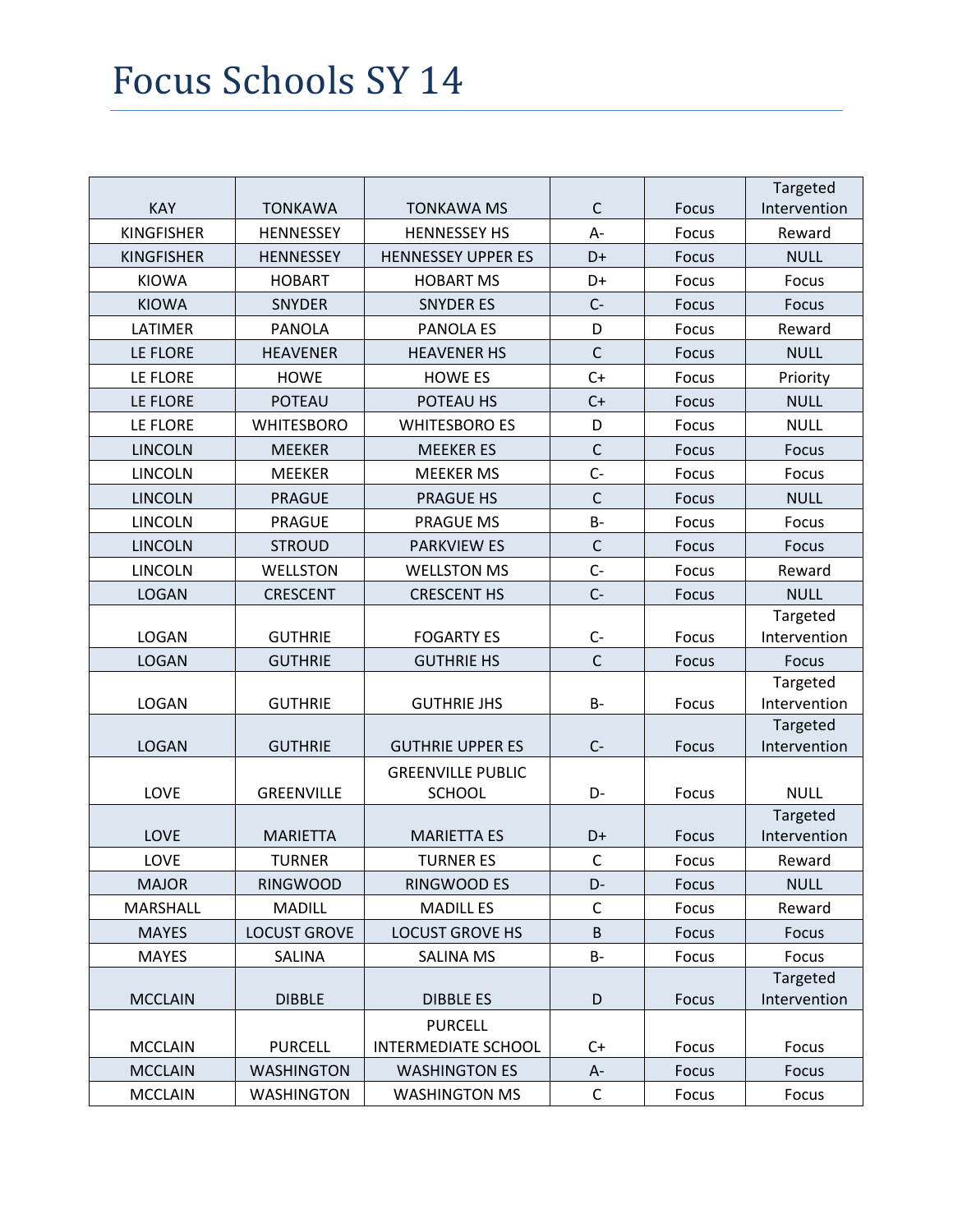| <b>MCCLAIN</b>   | <b>WAYNE</b>                       | <b>WAYNE HS</b>           | $C+$         | <b>Focus</b> | <b>NULL</b>              |
|------------------|------------------------------------|---------------------------|--------------|--------------|--------------------------|
| <b>MCCURTAIN</b> | <b>HAWORTH</b>                     | <b>HAWORTH ES</b>         | D            | Focus        | <b>NULL</b>              |
|                  |                                    |                           |              |              | Targeted                 |
| <b>MCCURTAIN</b> | <b>IDABEL</b>                      | <b>IDABEL MS</b>          | D+           | Focus        | Intervention             |
| <b>MCCURTAIN</b> | VALLIANT                           | <b>VALLIANT MS</b>        | $C -$        | Focus        | Focus                    |
| <b>MCCURTAIN</b> | <b>WRIGHT CITY</b>                 | <b>WRIGHT CITY ES</b>     | $B+$         | Focus        | <b>Focus</b>             |
|                  |                                    | CHECOTAH                  |              |              |                          |
| <b>MCINTOSH</b>  | CHECOTAH                           | <b>INTERMEDIATE ES</b>    | C            | Focus        | Focus                    |
| <b>MCINTOSH</b>  | <b>CHECOTAH</b>                    | <b>CHECOTAH MS</b>        | $\mathsf{C}$ | Focus        | <b>Focus</b>             |
| <b>MCINTOSH</b>  | <b>EUFAULA</b>                     | <b>EUFAULA HS</b>         | $B -$        | Focus        | Focus                    |
| <b>MURRAY</b>    | <b>DAVIS</b>                       | <b>DAVIS ES</b>           | B            | Focus        | Focus                    |
|                  |                                    |                           |              |              | Targeted                 |
| <b>MURRAY</b>    | <b>DAVIS</b>                       | <b>DAVIS MS</b>           | D+           | Focus        | Intervention             |
|                  |                                    |                           |              |              | Targeted                 |
| <b>MUSKOGEE</b>  | <b>HASKELL</b>                     | <b>HASKELL MS</b>         | $B -$        | Focus        | Intervention             |
| <b>MUSKOGEE</b>  | <b>HASKELL</b>                     | <b>MARY WHITE ES</b>      | D+           | Focus        | Focus                    |
|                  |                                    |                           |              |              | Targeted                 |
| <b>MUSKOGEE</b>  | <b>MUSKOGEE</b>                    | <b>GRANT-FOREMAN ES</b>   | D            | Focus        | Intervention             |
| <b>MUSKOGEE</b>  | <b>MUSKOGEE</b>                    | <b>PERSHING ES</b>        | D-           | Focus        | Targeted<br>Intervention |
|                  |                                    |                           |              |              | Targeted                 |
| <b>MUSKOGEE</b>  | <b>PORUM</b>                       | <b>PORUM ES</b>           | $C -$        | Focus        | Intervention             |
| <b>MUSKOGEE</b>  | <b>WEBBERS FALLS</b>               | <b>WEBBERS FALLS ES</b>   | D+           | Focus        | Reward                   |
| <b>NOBLE</b>     | <b>PERRY</b>                       | <b>PERRY ES</b>           | $B -$        | Focus        | Focus                    |
| <b>OKFUSKEE</b>  | <b>OKEMAH</b>                      | <b>OKEMAH MS</b>          | $C-$         | Focus        | Focus                    |
| <b>OKLAHOMA</b>  | <b>EDMOND</b>                      | <b>IDA FREEMAN ES</b>     | $B -$        | <b>Focus</b> | Focus                    |
| <b>OKLAHOMA</b>  | <b>HARRAH</b>                      | <b>HARRAH HS</b>          | B            | Focus        | Focus                    |
| <b>OKLAHOMA</b>  | <b>HARRAH</b>                      | <b>HARRAH MS</b>          | $C -$        | <b>Focus</b> | Focus                    |
| <b>OKLAHOMA</b>  | <b>HARRAH</b>                      | <b>RUSSELL BABB ES</b>    | A-           | Focus        | Focus                    |
|                  | <b>MIDWEST CITY-</b>               |                           |              |              |                          |
| <b>OKLAHOMA</b>  | <b>DEL CITY</b>                    | DEL CITY HS               | $\mathsf{C}$ | Focus        | <b>NULL</b>              |
|                  | <b>MIDWEST CITY-</b>               |                           |              |              |                          |
| <b>OKLAHOMA</b>  | <b>DEL CITY</b>                    | <b>EPPERLY HEIGHTS ES</b> | D            | Focus        | Focus                    |
|                  | <b>MIDWEST CITY-</b>               |                           |              |              |                          |
| <b>OKLAHOMA</b>  | <b>DEL CITY</b>                    | <b>JARMAN MS</b>          | D-           | Focus        | <b>NULL</b>              |
|                  | <b>MIDWEST CITY-</b>               |                           |              |              |                          |
| <b>OKLAHOMA</b>  | <b>DEL CITY</b>                    | <b>RIDGECREST ES</b>      | $C+$         | Focus        | <b>NULL</b>              |
|                  | <b>OKC CHARTER:</b>                |                           |              |              |                          |
| <b>OKLAHOMA</b>  | <b>SANTA FE</b><br><b>SOUTH MS</b> | SANTA FE SOUTH MS         | $C -$        | Focus        | Focus                    |
|                  | <b>OKLAHOMA</b>                    |                           |              |              |                          |
| <b>OKLAHOMA</b>  | <b>CITY</b>                        | <b>BUCHANAN ES</b>        | $C-$         | Focus        | <b>NULL</b>              |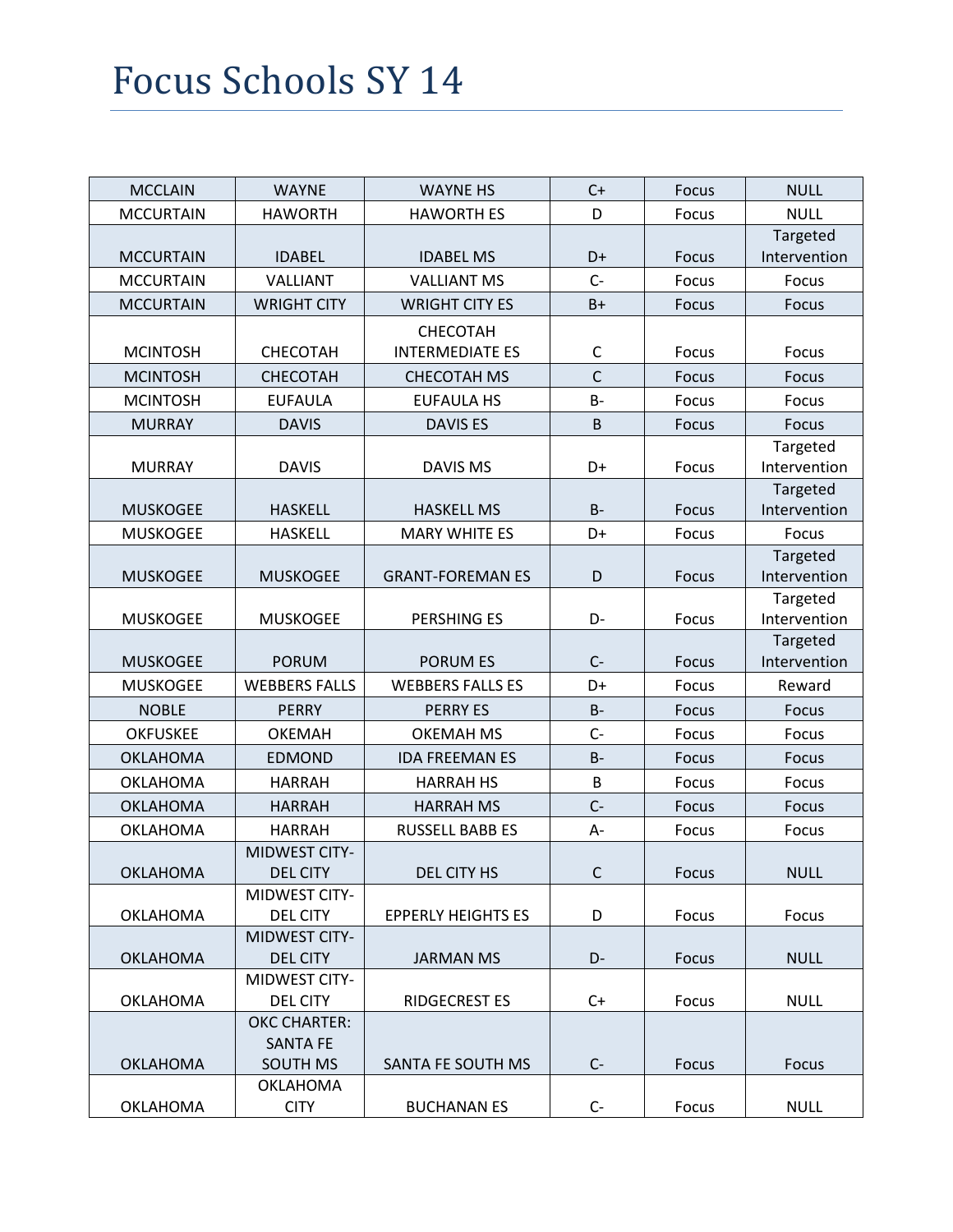|                 | <b>OKLAHOMA</b>                |                            |              |              | Targeted                 |
|-----------------|--------------------------------|----------------------------|--------------|--------------|--------------------------|
| <b>OKLAHOMA</b> | <b>CITY</b>                    | <b>JOHN MARSHALL HS</b>    | D+           | Focus        | Intervention             |
|                 | <b>OKLAHOMA</b>                |                            |              |              |                          |
| <b>OKLAHOMA</b> | <b>CITY</b>                    | <b>MARK TWAIN ES</b>       | D            | Focus        | Reward                   |
|                 | <b>OKLAHOMA</b>                | <b>NORTHWEST CLASSEN</b>   |              |              |                          |
| <b>OKLAHOMA</b> | <b>CITY</b>                    | <b>HS</b>                  | $B -$        | <b>Focus</b> | <b>Focus</b>             |
|                 | <b>OKLAHOMA</b>                |                            |              |              |                          |
| <b>OKLAHOMA</b> | <b>CITY</b><br><b>OKLAHOMA</b> | <b>RIDGEVIEW ES</b>        | $\mathsf C$  | Focus        | <b>NULL</b>              |
| <b>OKLAHOMA</b> | <b>CITY</b>                    | SEQUOYAH ES                | D-           | Focus        | Targeted<br>Intervention |
|                 | <b>OKLAHOMA</b>                |                            |              |              |                          |
| <b>OKLAHOMA</b> | <b>CITY</b>                    | SOUTHEAST HS               | A            | Focus        | Focus                    |
|                 | <b>WESTERN</b>                 |                            |              |              |                          |
| <b>OKLAHOMA</b> | <b>HEIGHTS</b>                 | <b>GREENVALE ES</b>        | D-           | Focus        | Reward                   |
|                 | <b>WESTERN</b>                 | <b>WESTERN HEIGHTS 9TH</b> |              |              | Targeted                 |
| <b>OKLAHOMA</b> | <b>HEIGHTS</b>                 | <b>GRADE CTR</b>           | $C -$        | Focus        | Intervention             |
|                 | <b>WESTERN</b>                 |                            |              |              |                          |
| <b>OKLAHOMA</b> | <b>HEIGHTS</b>                 | <b>WESTERN HEIGHTS HS</b>  | $C+$         | Focus        | Focus                    |
| OKMULGEE        | <b>BEGGS</b>                   | <b>BEGGS ES</b>            | $\mathsf C$  | Focus        | <b>Focus</b>             |
| <b>OKMULGEE</b> | <b>BEGGS</b>                   | <b>BEGGS HS</b>            | $\mathsf{C}$ | Focus        | <b>NULL</b>              |
| OKMULGEE        | <b>HENRYETTA</b>               | <b>HENRYETTA ES</b>        | D+           | Focus        | Focus                    |
| <b>OKMULGEE</b> | <b>HENRYETTA</b>               | <b>HENRYETTA HS</b>        | $C+$         | Focus        | <b>NULL</b>              |
|                 |                                |                            |              |              | Targeted                 |
| OKMULGEE        | OKMULGEE                       | <b>OKMULGEE ES</b>         | D-           | Focus        | Intervention             |
|                 |                                |                            |              |              | Targeted                 |
| <b>OKMULGEE</b> | <b>OKMULGEE</b>                | <b>OKMULGEE MS</b>         | D-           | Focus        | Intervention             |
| <b>OSAGE</b>    | PAWHUSKA                       | <b>PAWHUSKA HS</b>         | D-           | Focus        | <b>NULL</b>              |
|                 |                                |                            |              |              | Targeted                 |
| <b>OSAGE</b>    | <b>PRUE</b>                    | <b>PRUE ES</b>             | B            | <b>Focus</b> | Intervention             |
| <b>OTTAWA</b>   | <b>COMMERCE</b>                | <b>ALEXANDER ES</b>        | D+           | Focus        | Focus                    |
| <b>OTTAWA</b>   | <b>FAIRLAND</b>                | <b>FAIRLAND MS</b>         | <b>B-</b>    | Focus        | Focus                    |
| <b>OTTAWA</b>   | <b>MIAMI</b>                   | <b>ROOSEVELT ES</b>        | D-           | Focus        | <b>NULL</b>              |
|                 |                                |                            |              |              | Targeted                 |
| <b>OTTAWA</b>   | <b>MIAMI</b>                   | <b>WILSON ES</b>           | D            | Focus        | Intervention             |
| <b>OTTAWA</b>   | <b>WYANDOTTE</b>               | <b>WYANDOTTE ES</b>        | <b>B-</b>    | Focus        | Focus                    |
| <b>PAWNEE</b>   | <b>PAWNEE</b>                  | <b>PAWNEE ES</b>           | D+           | Focus        | Focus                    |
| <b>PAWNEE</b>   | <b>PAWNEE</b>                  | <b>PAWNEE MS</b>           | D+           | Focus        | <b>NULL</b>              |
| <b>PAYNE</b>    | <b>CUSHING</b>                 | <b>SUNNYSIDE ES</b>        | D-           | Focus        | <b>NULL</b>              |
|                 | PERKINS-                       |                            |              |              |                          |
| <b>PAYNE</b>    | <b>TRYON</b>                   | PERKINS-TRYON HS           | B            | Focus        | <b>NULL</b>              |
|                 |                                |                            |              |              | Targeted                 |
| <b>PAYNE</b>    | YALE                           | YALE ES                    | D            | Focus        | Intervention             |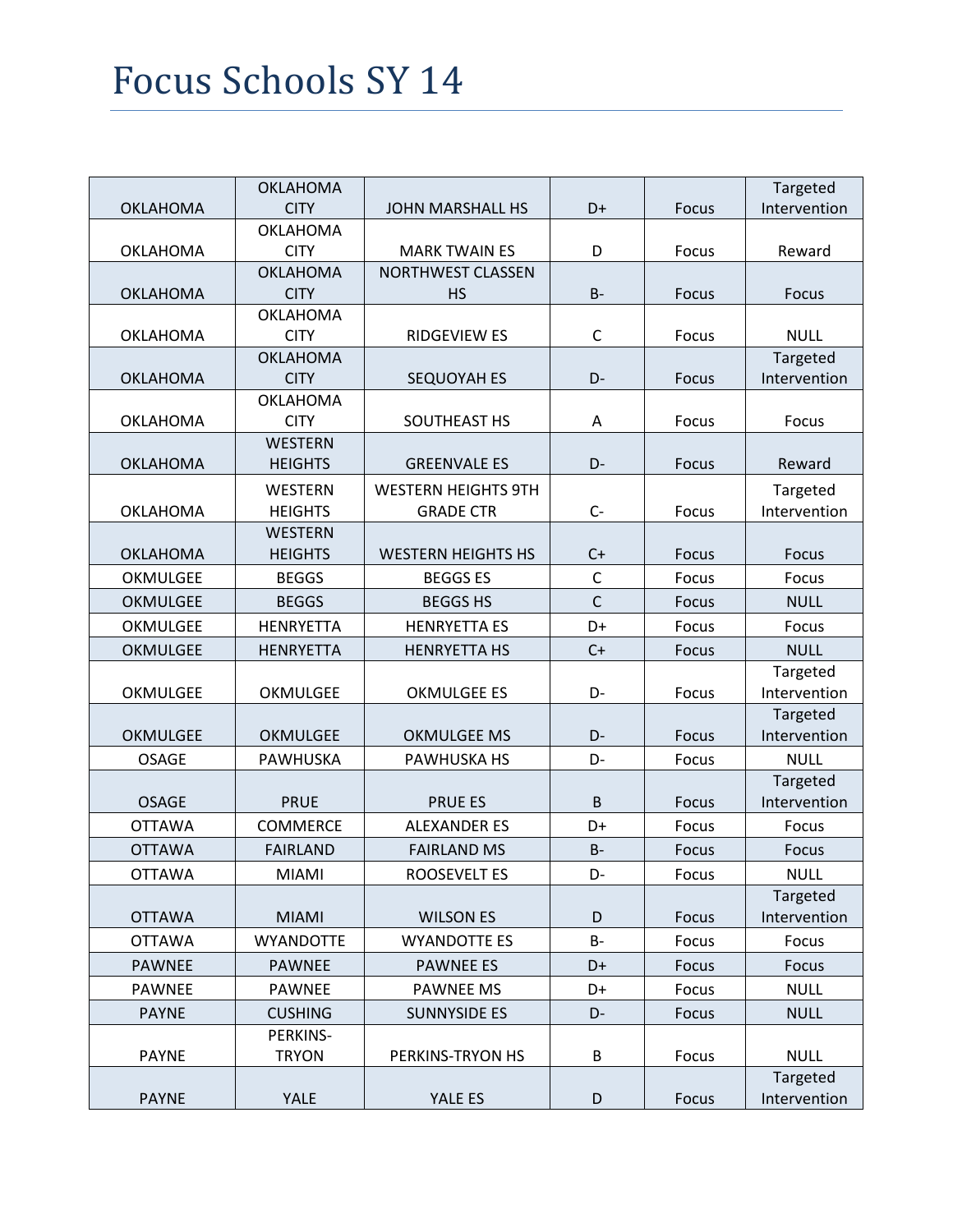|                     |                    |                           |              |       | Targeted                 |
|---------------------|--------------------|---------------------------|--------------|-------|--------------------------|
| <b>PITTSBURG</b>    | <b>HAILEYVILLE</b> | <b>HAILEYVILLE ES</b>     | D-           | Focus | Intervention             |
| <b>PITTSBURG</b>    | <b>KIOWA</b>       | <b>KIOWA ES</b>           | $C+$         | Focus | Focus                    |
| <b>PITTSBURG</b>    | <b>PITTSBURG</b>   | <b>PITTSBURG ES</b>       | $C -$        | Focus | Reward                   |
|                     |                    |                           |              |       | Targeted                 |
| <b>PITTSBURG</b>    | <b>QUINTON</b>     | <b>QUINTON ES</b>         | D+           | Focus | Intervention             |
|                     |                    | <b>TANNEHILL PUBLIC</b>   |              |       | Targeted                 |
| <b>PITTSBURG</b>    | <b>TANNEHILL</b>   | <b>SCHOOL</b>             | D            | Focus | Intervention             |
| <b>PONTOTOC</b>     | <b>ADA</b>         | ADA HS                    | $B -$        | Focus | <b>NULL</b>              |
| <b>PONTOTOC</b>     | <b>ADA</b>         | <b>ADA JHS</b>            | $B -$        | Focus | Focus                    |
| <b>PONTOTOC</b>     | <b>BYNG</b>        | <b>BYNG ES</b>            | $B+$         | Focus | Reward                   |
| <b>PONTOTOC</b>     | <b>ROFF</b>        | <b>ROFF ES</b>            | $\mathsf{C}$ | Focus | Focus                    |
| POTTAWATOMIE        | <b>BETHEL</b>      | <b>BETHEL ES</b>          | $B -$        | Focus | Focus                    |
|                     |                    |                           |              |       | Targeted                 |
| <b>POTTAWATOMIE</b> | <b>MCLOUD</b>      | <b>MCLOUD ES</b>          | C            | Focus | Intervention             |
| POTTAWATOMIE        | <b>MCLOUD</b>      | MCLOUD HS                 | B            | Focus | Focus                    |
| POTTAWATOMIE        | SHAWNEE            | <b>HORACE MANN ES</b>     | D-           | Focus | Reward                   |
| PUSHMATAHA          | <b>CLAYTON</b>     | <b>CRAINES</b>            | $\mathsf{C}$ | Focus | Reward                   |
| <b>ROGERS</b>       | <b>CHELSEA</b>     | <b>CHELSEA HS</b>         | D            | Focus | <b>NULL</b>              |
|                     |                    |                           |              |       | Targeted                 |
| <b>ROGERS</b>       | <b>CHELSEA</b>     | <b>CHELSEA MS</b>         | D+           | Focus | Intervention             |
| <b>ROGERS</b>       | <b>CLAREMORE</b>   | <b>CLAREMONT ES</b>       | $C+$         | Focus | Focus                    |
| <b>ROGERS</b>       | <b>CLAREMORE</b>   | <b>ROOSA ES</b>           | A            | Focus | <b>Focus</b>             |
| SEMINOLE            | <b>BOWLEGS</b>     | <b>BOWLEGS ES</b>         | D+           | Focus | Targeted<br>Intervention |
|                     |                    |                           |              |       |                          |
| SEMINOLE            | <b>KONAWA</b>      | <b>KONAWA MS</b>          | D+           | Focus | <b>NULL</b>              |
| SEMINOLE            | <b>SEMINOLE</b>    | <b>NORTHWOOD ES</b>       | $C -$        | Focus | Priority<br>Targeted     |
| <b>SEMINOLE</b>     | <b>VARNUM</b>      | <b>VARNUM ES</b>          | D+           | Focus | Intervention             |
| SEMINOLE            | <b>WEWOKA</b>      | <b>WEWOKA ES</b>          | D-           | Focus | Reward                   |
|                     |                    | <b>MARBLE CITY PUBLIC</b> |              |       |                          |
| SEQUOYAH            | <b>MARBLE CITY</b> | <b>SCHOOL</b>             | D-           | Focus | Reward                   |
| SEQUOYAH            | <b>MULDROW</b>     | MULDROW HS                | B            | Focus | <b>NULL</b>              |
| SEQUOYAH            | SALLISAW           | SALLISAW HS               | $\mathsf C$  | Focus | <b>Focus</b>             |
| SEQUOYAH            | SALLISAW           | TOMMIE SPEAR MS           | $C+$         | Focus | Focus                    |
| <b>STEPHENS</b>     | <b>MARLOW</b>      | <b>MARLOW MS</b>          | $C+$         | Focus | Focus                    |
| <b>TEXAS</b>        | <b>GUYMON</b>      | <b>GUYMON HS</b>          | $C-$         | Focus | Focus                    |
|                     |                    |                           |              |       |                          |
| <b>TEXAS</b>        | <b>HOOKER</b>      | <b>HOOKER ES</b>          | $C -$        | Focus | Focus<br>Targeted        |
| <b>TEXAS</b>        | <b>TYRONE</b>      | <b>TYRONE ES</b>          | D-           | Focus | Intervention             |
| <b>TILLMAN</b>      | <b>FREDERICK</b>   | <b>FREDERICK ES</b>       | $\mathsf C$  | Focus | Focus                    |